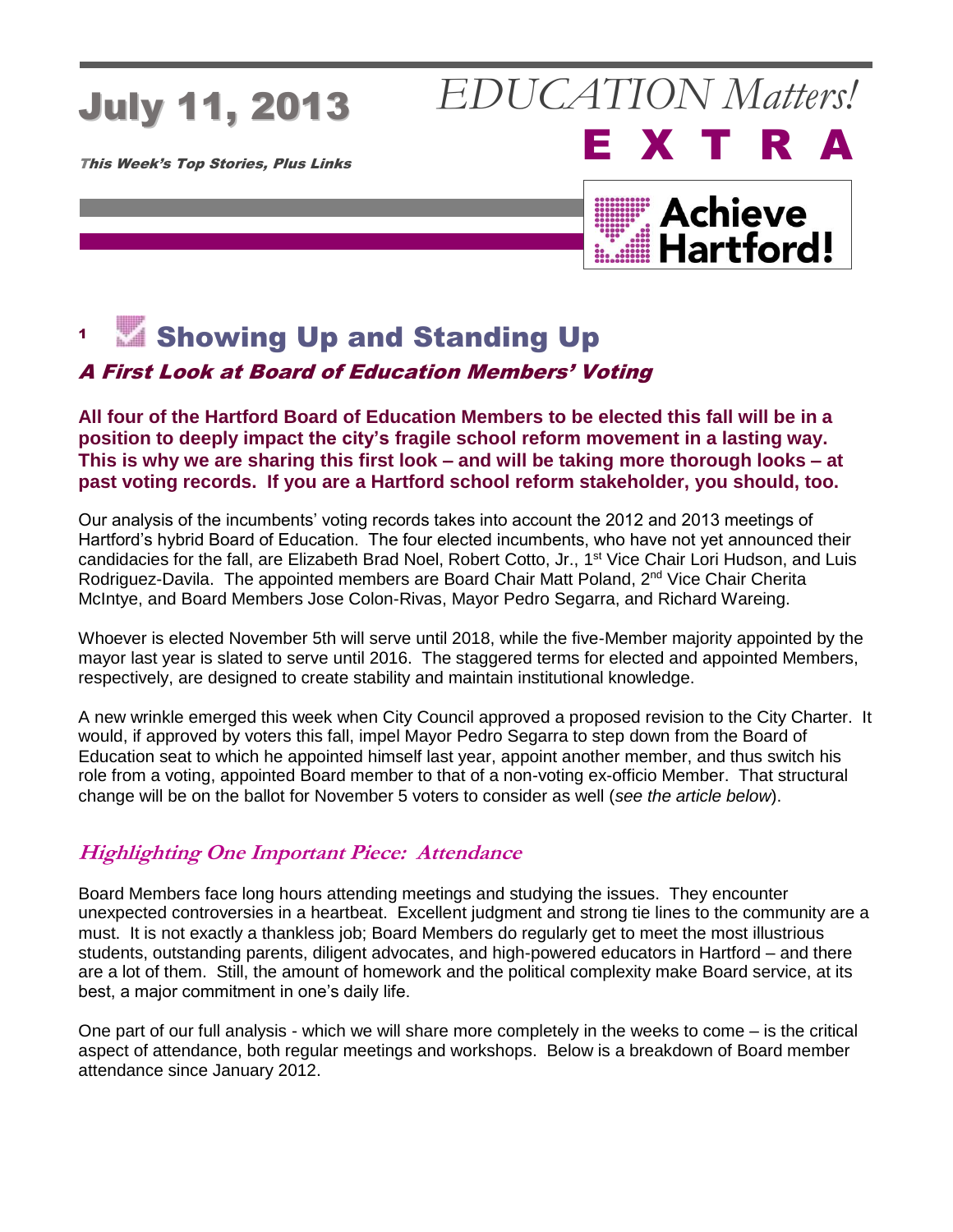#### Page Two

| <b>Board</b><br><b>Meetings</b><br>in 2012-<br>$2013*$ | <b>Board</b><br><b>Chair Matt</b><br><b>Poland</b> | 1 <sup>st</sup> Vice<br><b>Chair Lori</b><br><b>Hudson</b> | 2 <sup>nd</sup> Vice<br><b>Chair</b><br><b>Cherita</b><br><b>McIntye</b> | Secretary<br><b>Robert</b><br>Cotto, Jr. | <b>Board</b><br><b>Member</b><br><b>Jose</b><br>Colon-<br><b>Rivas</b> | <b>Board</b><br><b>Member</b><br><b>Elizabeth</b><br><b>Brad Noel</b> | <b>Board</b><br><b>Member</b><br><b>Luis</b><br>Rodríguez-<br><b>Dávila</b> | <b>Board</b><br><b>Member</b><br>[Mayor]<br><b>Pedro</b><br><b>Segarra</b> | <b>Board</b><br><b>Member</b><br><b>Richard</b><br><b>Wareing</b> |
|--------------------------------------------------------|----------------------------------------------------|------------------------------------------------------------|--------------------------------------------------------------------------|------------------------------------------|------------------------------------------------------------------------|-----------------------------------------------------------------------|-----------------------------------------------------------------------------|----------------------------------------------------------------------------|-------------------------------------------------------------------|
| 26<br>meetings                                         | 2<br>absences                                      | 10<br>absences                                             | absences                                                                 | $\mathfrak z$<br>absences                | o<br>absences                                                          | absences                                                              | 14<br>absences                                                              | 8<br>absences                                                              | $\overline{2}$<br>absences                                        |

*\* Newly appointed Board Members Poland, McIntye, Colon-Rivas, Segarra, and Wareing were not present at the January 17, 2012 meeting of the Board of Education; they were sworn in at the next meeting in February.*

*Note: Board Members attend many additional meetings by phone, participate in task force and committee meetings, and have individual meetings to address concerns.*

We will be providing additional information of relevance and **[welcome your ideas on how to do it better](mailto:info@achievehartford.org)**!

### **2 M** Cultivating Teachers, Connecticut Science Center Style

### Andrew and Joyce Mandell Distinguish Teacher Training Efforts … by Tripling Them

**What if, in the next stage of school reform, turnaround schools were filled with turnaround teachers trained to deliver the responsibility – as well as the inspiration for learning ... right to the student? That's what Joyce and Andrew Mandell are trying to achieve at the CT Science Center.**

The number of teachers receiving "high-impact" professional development training at the CT Science Center is on track to grow from 500 each year to 1,500 in three years at its newly named Joyce D. and Andrew J. Mandell Academy for Teachers. The academy also is preparing to award up to nine graduate-level credits through Charter Oak State College. The 50 educators completing an intensive professional development program at the Center this summer will be the first to earn them.

Mr. Mandell has been a trustee of the Center since 2009. "Teaching teachers how to connect with their students is one of the more important things we have ever been involved with," said Ms. Mandell, joining Gov. Dannel Malloy and a host of dignitaries to announce the effort July 2.

Here is what its supporters have to say about this program ramping up:

- ▶ Nearly 10 years ago, former State Education Commissioner (and Achieve Hartford! Board Member) Ted Sergi had the vision for how to provide best-in-class teacher professional development, CT Science Center President and CEO Matt Fleury explained.
- $\blacktriangleright$  Now that it is taking a quantum leap with the Mandells' support and with "Ted envisioning it and Matt running it," Gov. Malloy said. "This is a celebration that will be played out in the years to come."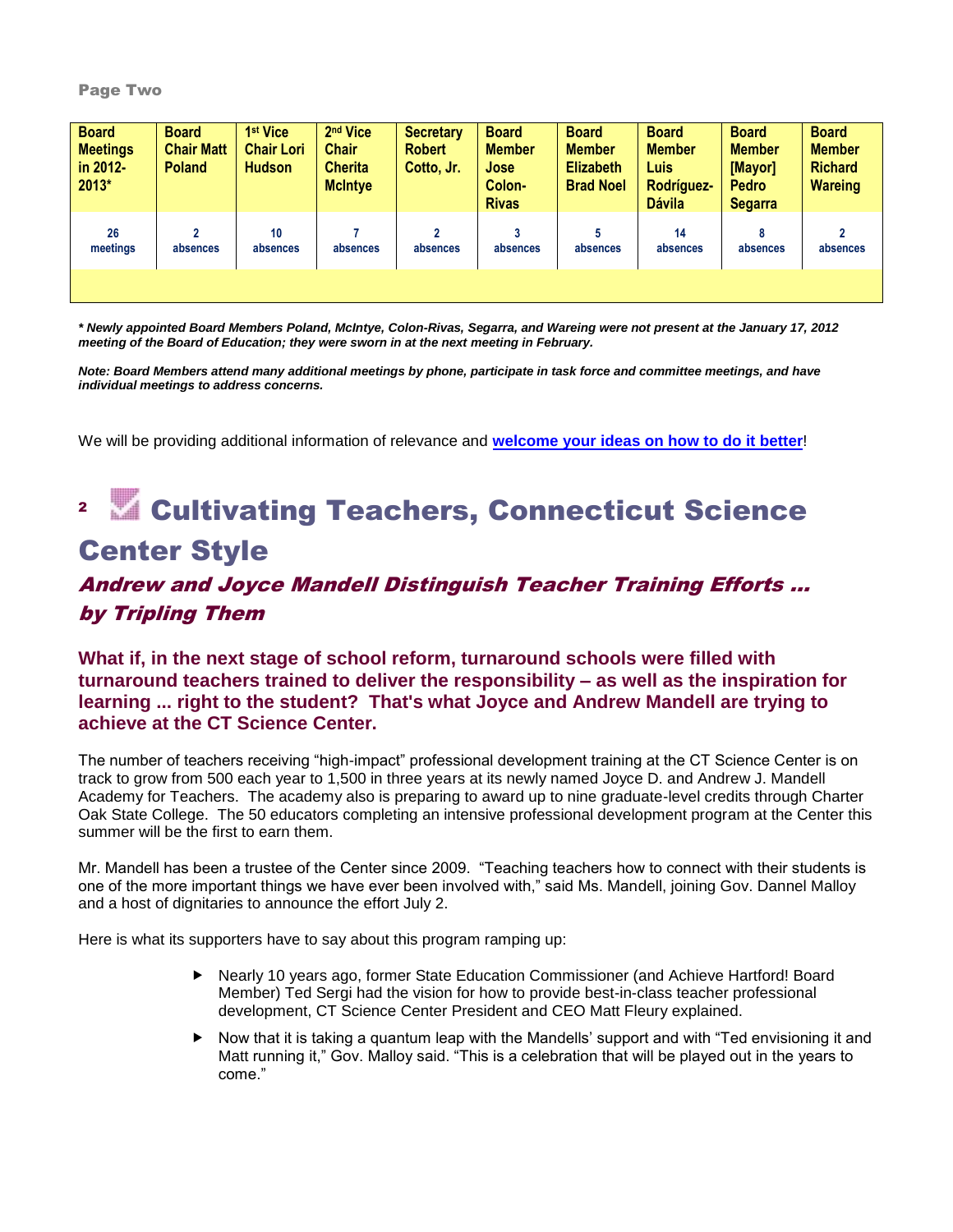- Recognizing Dr. Sergi's "remarkable work," State Education Commissioner Stefan Pryor put it in the context of the achievement gap battle being fought for low-income students. Recent data showing American middle school children being outranked by 24 countries in math – and CT students falling below Massachusetts, New Jersey, Texas, and North and South Dakota in Eighth-Grade math assessments are worrisome, he said. "We're getting passed by – and our country is getting passed by."
- ▶ Hartford's 2012 and 2013 Teachers of the Year, Keith Sevigny and Mario Marrero, respectively, have participated in the CT Science Center training, as have all faculty at Hartford's Annie Fisher STEM Magnet School. Sevigny explained that this teacher training is about speaking the language of inquiry, drawing children from Nintendo to evidence-based problem solving. He also managed to quote Mark Twain, who emphasized data-driven thinking long ago: "It ain't what you don't know that gets you into trouble. It's what you know for sure that just ain't so."

#### 3 Will the Mayor Have a Vote? Maybe Not.

### Proposed Charter Revision to Board of Education Structure Says No

**The Hartford City Council this week approved its once-in-a-decade proposed revisions to the City Charter. One proposal would make the Mayor a permanent,** *ex officio* **Board of Education Member - but remove his voting power.** 

Along with the four elected seats open on the nine-member Board of Education, the November 5 election is shaping up to be an important one for education – and school reform. But what does this proposed change in the mayoral role mean?

The history and work of the Charter Commission, including the proposed revisions approved by the City Council Monday, are **[online here](http://www.hartfordcharter.org/)**.

## Articles of Interest

- **[State Seeks To Avoid 'Double-Testing,' Promote Early Use Of New Computerized Test](http://www.courant.com/news/education/hc-malloy-flexibility-0711-20130710,0,6440898.story)**, Kathleen Megan, Courant, July 11, 2013
- **[Bridgeport Superintendent Ordered to Leave Office; He'll Stay On During Appeal](http://www.courant.com/news/education/hc-vallas-ordered-out-0711-20130710,0,2882358.story)**, Kathleen Megan, Courant, July 10, 2013
- **[State to Seek Flexibility for Rollout of Teacher Evaluations, Common Core](http://www.ctmirror.org/story/state-seek-flexiblity-rollout-teacher-evaluations-common-core)**, Jacqueline Rabe Thomas, CT Mirror, July 10, 2013
- **Gallup-***EdWeek* **[Poll: What Superintendents](http://www.edweek.org/ew/section/infographics/gallup-edweek-superintendents-survey.html?cmp=ENL-EU-NEWS1)** *Really* **Think**, by the Editors, Education Week, July 10, 2013
- **[Charter School Group Gears Up to Lower Suspension Rate](http://www.courant.com/news/education/hc-achievement-first-suspensions-0708-20130705,0,4738000.story)**, Kathleen Megan, Courant, July 8, 2013
- **[Thousands More Children Get Free Meals](http://www.ctmirror.org/story/thousands-more-children-get-free-meals)**, Jacqueline Rabe Thomas, CT Mirror, July 8, 2013
- **[Schools Seeking to Arm Employees Hit Hurdle on Insurance](http://www.nytimes.com/2013/07/08/us/schools-seeking-to-arm-employees-hit-hurdle-on-insurance.html?ref=education&_r=0)**, Steven Yaccino, New York Times, July 7, 2013
- **[A New Education Mayor](http://www.nytimes.com/2013/07/07/opinion/sunday/a-new-education-mayor.html?pagewanted=1&src=recg)**, New York Times Editorial, July 6, 2013
- **Our View – [Schools: Separate and Unequal,](http://m.newbritainherald.com/articles/2013/06/30/opinion/doc51d0dfb292518227119931.txt)** New Britain Herald Editorial, June 30, 2013
- **[City Audit of Hartford Schools Finds No Financial Irregularities](http://www.courant.com/community/hartford/hc-hartford-schools-audit-0629-20130628,0,5403700.story)**, Vanessa de la Torre, Courant, June 28, 2013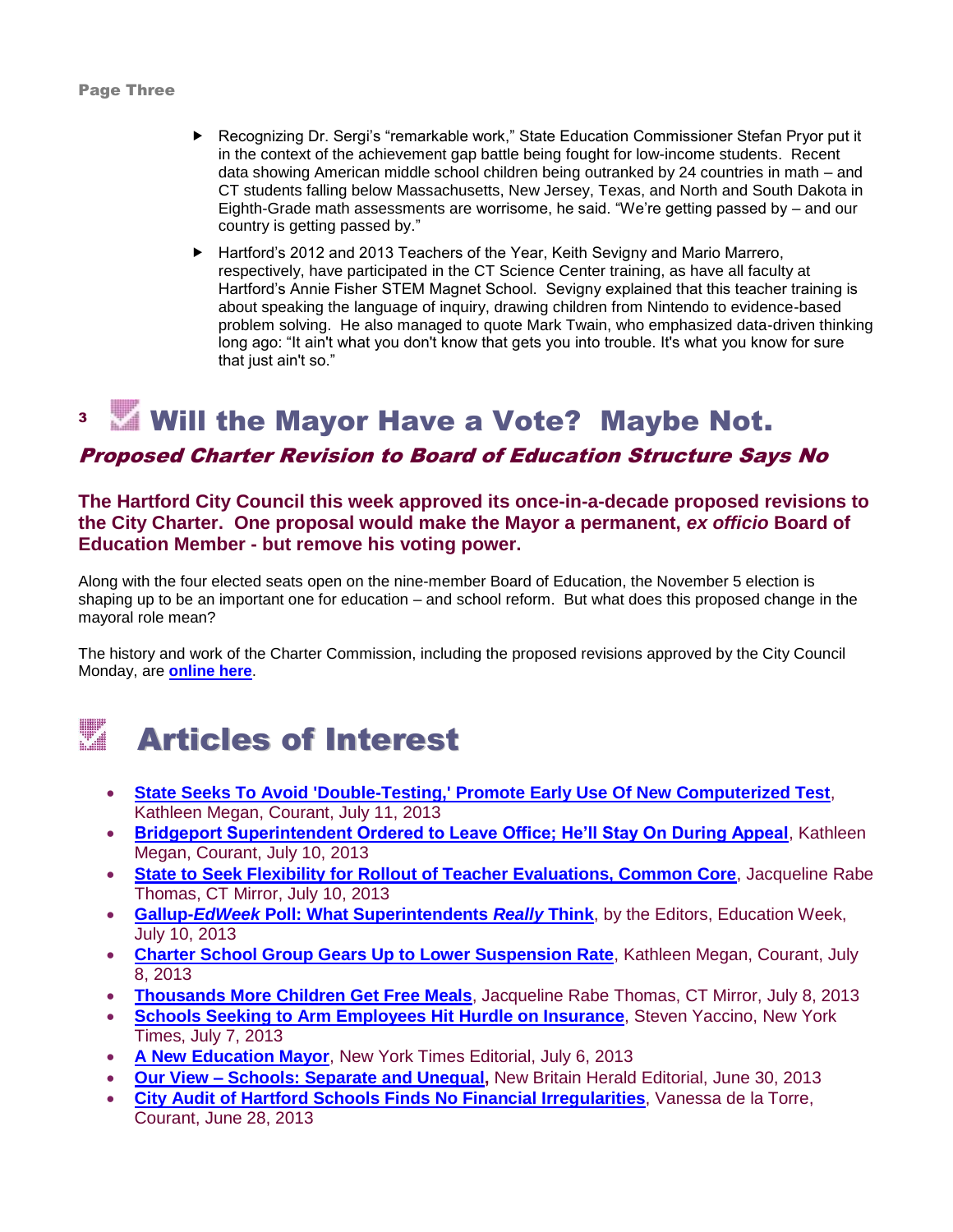**[Student Loan Rates to Double Amid Congressional Squabbling](http://www.courant.com/news/connecticut/hc-student-loans-hike-20130628,0,5270602.story)**, Wes Duplantier, Courant, June 28, 2013

# **Example 2** Upcoming Events

 The scheduled **[Hartford Board of Education Meetings this fiscal year](http://www.hartfordschools.org/files/BoE_Meeting_Dates__Topics_FY_2012_13(2).pdf)**, including the next one, a **Regular Meeting, Tuesday, August 27, 2013, at Bulkeley High School, 300 Wethersfield Avenue.**

## **Example 3 Bookmarks to Add**

- The Hartford Foundation for Public Giving **[Summer Programs Directory](http://www.hfpg.org/WhatsNew/News/NewsArticle/ArticleId/446/Summer-Programs-Directory-Available.aspx)**, available in English and Spanish – lists the tutorial, counselor-in-training, and camp programs it is supporting for Greater Hartford children and youth. That support is more than \$777,000 this year, building on summer program support since the 1930s.
- Achieve Hartford! Executive Director **[Paul Diego Holzer's remarks at the inaugural graduation](http://www.youtube.com/watch?v=QfQ0YQ3pZgE&feature=youtu.be)  [ceremony of the Hartford Parent University](http://www.youtube.com/watch?v=QfQ0YQ3pZgE&feature=youtu.be)**.
- **[What Some African American Parents Believe about Education Reform](http://monitorinstitute.com/blog/2013/06/05/what-some-african-american-parents-believe-about-education-reform/)**, Frances Messano, Deloitte Consulting LLC [Project in conjunction with the United Negro College Fund], June 2013
- **[Improving Access to Children's Mental Health Care: Lessons from a Study of 11 States](http://www.healthinschools.org/en/School-Based-Mental-Health/Eleven-State-Report.aspx)**, The Center for Health and Health Care in Schools, March 2013
- **[For Each and Every Child: A Strategy for Education Equity and Excellence, the Equity and](http://www2.ed.gov/about/bdscomm/list/eec/equity-excellence-commission-report.pdf)  [Excellence Commission, A Report to the Secretary](http://www2.ed.gov/about/bdscomm/list/eec/equity-excellence-commission-report.pdf)**, February 2013
- **[Hopes, Fears, & Reality: A Balanced look at American Charter Schools in 2012](http://www.crpe.org/publications/hopes-fears-reality-balanced-look-american-charter-schools-2012?utm_campaign=HFR%202012&utm_medium=email&utm_source=newsletter&utm_content=%5Bu%27Hopes%2C%27%2C%20u%27Fears%2C%27%2C%20u%27%26%27%2C%20u%27Reality%27%5D)**, Robin J. Lake, Editor, Center on Reinventing Public Education, April 2013
- **[How Labels Like "Black" and "Working Class" Shape Your Identity](http://theweek.com/article/index/243580/how-labels-like-black-and-working-class-shape-your-identity)**, Adam Alter, The Week, May 4, 2013
- **[Colleges Preparing for the Future: Revisit Your Online Education Policies,](http://www.onlineuniversities.com/blog/2013/04/colleges-preparing-for-the-future-revisit-your-online-education-policies/)**  OnlineUniversities.com
- **[The Promise and Peril of Cage Busting](http://blogs.edweek.org/edweek/rick_hess_straight_up/2013/04/the_promise_and_peril_of_cage_busting.html)** *[A View of Hartford Schools],* Marc Porter Magee, Education Week Guest Blogger, April 2, 2013
- **[2013 Brown Center Report on American Education: How Well Are American Students](http://www.brookings.edu/research/reports/2013/03/18-brown-center-report-loveless#ref-id=20130319_Loveless3)  [Learning?](http://www.brookings.edu/research/reports/2013/03/18-brown-center-report-loveless#ref-id=20130319_Loveless3)**, Brookings Institution, March 2013
- **[Self-Efficacy Plays Prominent Role in Research on Teacher Effectiveness](http://www.ernweb.com/public/teacher-self-efficacy-effectiveness.cfm?utm_source=March+Current+articles+2013&utm_campaign=current+articles+March&utm_medium=email)**, Educational Research Newsletter and Webinars, March 2013
- **[Teens and Technology](http://www.pewinternet.org/Reports/2013/Teens-and-Tech.aspx)**, 2013, Pew Research Center, March 13, 2013
- **[The Civil Rights Movement of Our Time? Not Yet,](http://www.teachforamerica.org/blog/civil-rights-movement-our-time-not-yet#.UTTIU5Fqibc.email)** Stevona "Stevie" Rogers, Pass the Chalk the TFA Blog, February 27, 2013
- **The Hartford Public Access TV program, Conversations in Education, featured an interview by the District Superintendent, Dr. Christina Kishimoto, with the Student Senate**
- **President, [Tiffany Mitchell,](http://www.hartfordschools.org/index.php/component/content/article/95-pages/the-student-senate-2012-2013/384-student-senate-bio-tiffany-mitchell-president-2012-2013) and Hartford's two new Student Delegates to the Board of Education, [Minny Lesperance](http://www.hartfordschools.org/index.php/component/content/article/95-pages/the-student-senate-2012-2013/383-student-senate-bio-minoufa-lesperance-delegate-to-the-board-of-education-2012-2013) and [Joselyn Arroyo.](http://www.hartfordschools.org/index.php/component/content/article/95-pages/the-student-senate-2012-2013/381-student-senate-bio-joselyn-arroyo-delegate-to-the-board-of-education-2012-2013) Here's [the link to the broadcast.](http://www.hartfordschools.org/index.php?option=com_content&view=article&layout=edit&id=408)**
- **[Teens Today,](http://my.hsj.org/Schools/Newspaper/tabid/100/view/frontpage/newspaperid/3463/Default.aspx#.URrKZJX6sd8.facebook) The Journalism and Media Academy (Hartford), February Issue**
- **[Governor Dannel Malloy's 2013 Budget Address on CT-N](http://www.ctn.state.ct.us/CTNplayer.asp?odID=8670)**, February 6, 2013
- **[Education Week: Leaders to Learn from 2013](http://ew.edweek.org/nxtbooks/epe/ew_sr_02062013/index.php)**, February 6, 2013